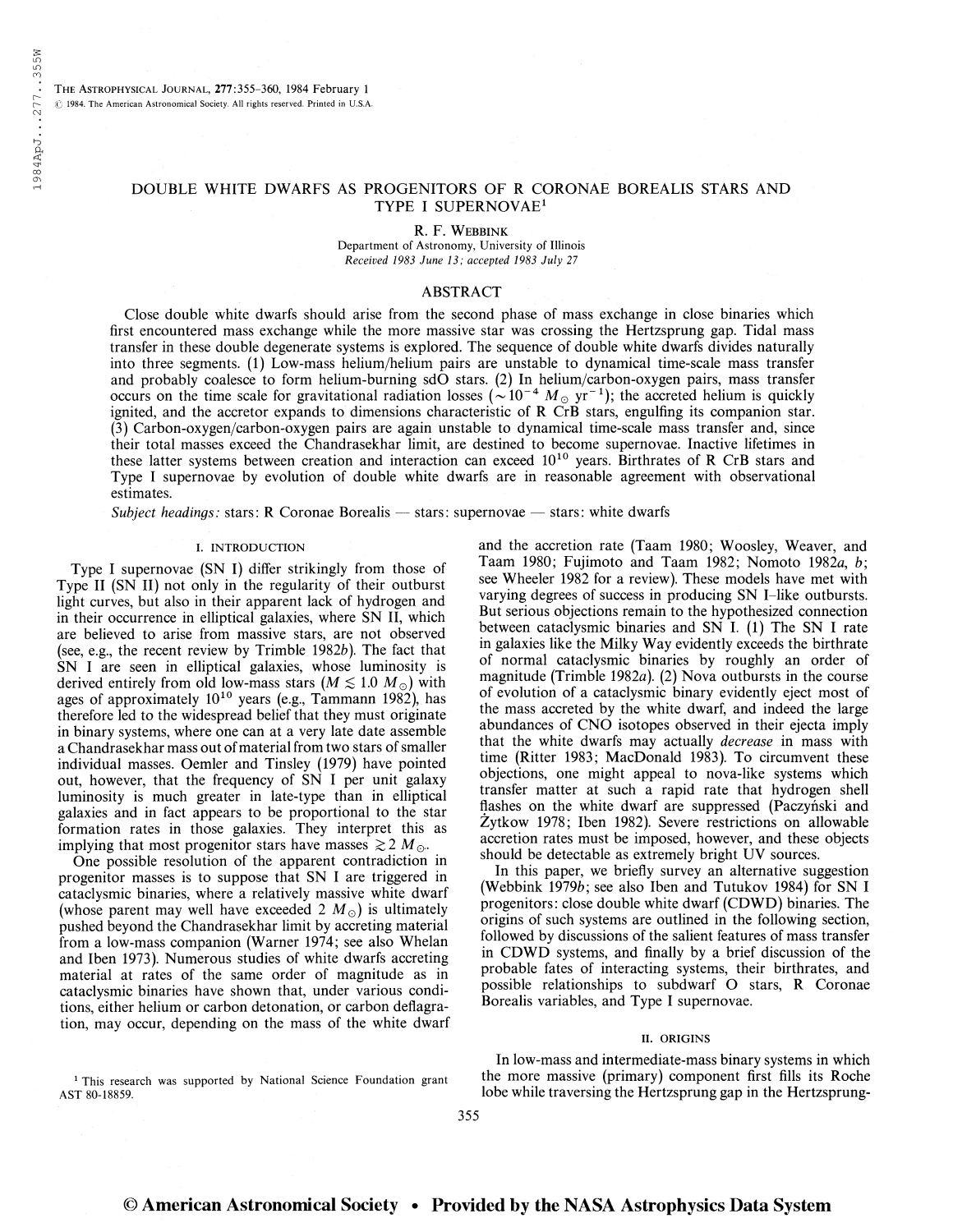Russell (H-R) diagram, this first mass transfer episode proceeds with relatively modest systemic losses of mass and angular momentum. At low initial primary masses  $(\leq 3.5 \, M_\odot)$ , the rapid initial reversal of the mass ratio is followed by a longer phase in which mass transfer is driven by evolutionary expansion of the lobe-filling star as its core grows in mass. These objects are observed as Algol-type binaries (see, e.g., Giuricin, Mardirossian, and Mezzetti 1983 for a discussion of their properties). This phase ends with the contraction of the exhausted giant as a low-mass helium (He) white dwarf. In more massive systems, the slow latter phase of mass transfer is greatly abbreviated, and the lobe-filling star leaves a nuclear burning helium star as a remnant (e.g., KS Per, <sup>o</sup> Sgr—Plavec 1973; Schönberner and Drilling 1983). If this helium star is sufficiently massive  $({\sim}1.0{\sim}2.6~M_{\odot})$ , it may undergo a further episode of mass loss during shell burning (De Grève, de Loore, and van Dessel 1978; Delgado and Thomas 1981). In either case, the initial primary leaves a carbon-oxygen (CO) white dwarf as a remnant.

When the original secondaries of these systems fill their lobes, they will as a rule already have evolved to the giant branch (Webbink 1979b). The combination of a deep convective envelope plus an extreme mass ratio (the masslosing star much more massive than the accretor) is then extremely unstable, and mass transfer proceeds on a dynamical time scale (Paczyński and Sienkiewicz 1972; Plavec, Ulrich, and Polidan 1973). As a result, the accretor is swallowed up in the envelope of the giant (Webbink  $1979a$ ) and spirals inward through the common envelope (Paczyński 1976). This situation parallels the double-core common envelope evolution believed to give rise to cataclysmic binaries (e.g., Meyer and Meyer-Hofmeister 1979), except that both cores are degenerate in this case.

Aided by the fact that the remnant mass left by a star of given mass varies only slowly with orbital period for mass transfer in the Hertzsprung gap or in early giant branch evolution (see, e.g., De Grève and Vanbeveren 1980), we can make the following crude estimate of the final system parameters as functions of initial masses and orbital separations.

We assume that the first mass transfer episode may be treated conservatively, i.e., with negligible systemic losses of mass and angular momentum. The mass of the remnant,  $M_{1f}$ , left by a primary of mass  $M_{10}$  is, to a good approximation, a function of  $M_{10}$  alone,  $M_f(M_o)$ . This function, as illustrated in Figure 1, was constructed from the results of numerous published and unpublished theoretical evolutionary calculations of close binary and single stars, and it is in reasonable accord with the analytic approximations quoted by Giuricin, Mardirossian, and Mezzetti (1983). For conservative mass transfer, the mass of the companion star at the close of this episode is then

$$
M_{2a} = M_{1o}(1 + q_o) - M_{1f}, \qquad (1)
$$

where  $q_o = M_{2o}/M_{1o}$  is the initial mass ratio, and the binary separation is

$$
A_1 = A_0 \left(\frac{q_o M_{1o}^2}{M_{1f} M_{2f}}\right)^2 \,, \tag{2}
$$

where  $A_0$  is the initial separation.

In the common envelope phase, we assume that the envelope is dispersed when the decrease in orbital energy equals the



FIG. 1.-System parameters of CDWDs as functions of the initial mass,  $M_{10}$ , of the primary component in the primordial binary:  $M_{11}$ , mass of the white dwarf remnant of the original primary;  $M_{21}$ , mass of the white dwarf remnant of the original secondary;  $M_{\text{crit}}$ , mass which  $M_{2f}$  must exceed to stabilize the binary against dynamical time-scale mass transfer;  $P_0^{\text{(min)}}$  and  $P_0^{\text{(max)}}$ , the range of primordial orbital periods leading to evolution of the type described here;  $P_2^{\text{(min)}}$  and  $P_2^{\text{(max)}}$ , the corresponding range of initial periods upon arriving at the CDWD state;  $P_c$ , the orbital period at which the less massive white dwarf first fills its Roche lobe;  $\Delta t_{\rm GR}^{(\rm min)}$  and  $\Delta t_{\rm GR}^{(\rm max)}$ , the range of gravitational radiation collapse times from  $P_2$  to  $P_c$ .

original binding energy of the envelope. A rough estimate of that binding energy is

$$
E_{\text{env}}^{(0)} = -\frac{G(M_{2f} + M_{2e})M_{2e}}{A_1r_L}, \qquad (3)
$$

where  $M_{2f} = M_f (M_{2a})$  is the core mass of the original secondary when it now fills its Roche lobe,  $M_{2e} = M_{2a} - M_{2f}$ is the mass of its envelope, and  $r_L = r_L(M_{2a}/M_{1f})$  is the fractional radius of that star (in terms of the binary separation) at that point. Equating equation (3) to the difference between final and initial orbital energies, we then obtain

$$
A_2 = A_1 \frac{M_{1f} M_{2f}}{M_{2f} + M_{2e}} \left( M_{1f} + \frac{2}{r_L} M_{2e} \right)^{-1}, \tag{4}
$$

where  $A_2$  is the final binary separation between the white dwarfs of masses  $M_{1f}$  and  $M_{2f}$ .

# © American Astronomical Society • Provided by the NASA Astrophysics Data System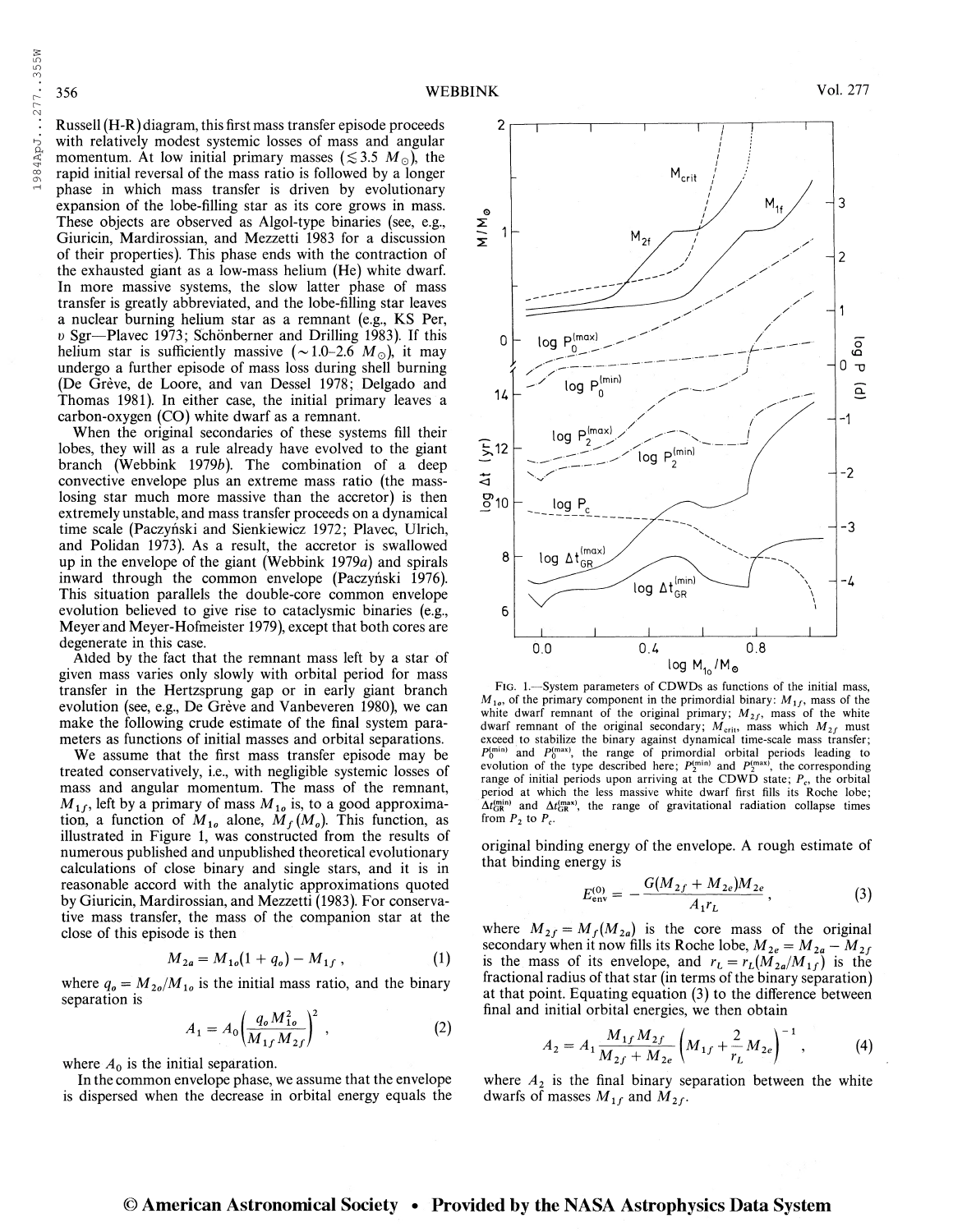The resulting values of  $M_{1f}$  and  $M_{2f}$  and the upper and lower extremes of the estimated range of orbital periods of the post-common envelope binaries,  $P_2^{(\text{max})}$  and  $P_2^{(\text{min})}$ , are illustrated in Figure 1. This range in periods reflects the allowed range of initial periods,  $P_0^{(\text{max})}$  to  $P_0^{(\text{min})}$ , for primaries transferring mass in the Hertzsprung gap. (Systems with initial periods longer than  $P_0^{\text{(max)}}$  do not encounter mass transfer until the primary has become a red giant or supergiant, with a deep convective envelope. In this case, the first mass transfer episode proceeds on a dynamical time scale, with a common envelope phase likely to ensue, and the system follows quite a different evolutionary path from that outlined above.) An additional simplifying assumption has been made here, that the initial mass ratios of the binaries did not differ sensibly from unity, i.e., that  $q_0 = 1$ . We justify this assumption on the grounds that studies of unevolved binaries (Abt and Levy 1976, 1978; Lucy and Ricco 1979; Trimble 1974, 1978) show a strong peak to the distribution of initial mass ratios at or near  $q_0 = 1$ . Values of  $q_0 < 1$  generally produce somewhat more tightly bound systems with smaller values of  $M_{2f}$ .

We see in Figure <sup>1</sup> that the second white dwarf formed in these systems is normally the more massive one. For initial primary masses  $M_{10} \lesssim 2 M_{\odot}$ , double helium white dwarfs (He-He CDWDs) are produced; in the range 2  $M_{\odot} \lesssim M_{10} \lesssim 3.7$   $M_{\odot}$ , the more massive component is a carbon-oxygen white dwarf (He-CO CDWD); and finally, for 3.7  $M_{\odot} \lesssim M_{10} \lesssim 6$   $M_{\odot}$ , both white dwarfs are of the carbon-oxygen variety (CO-CO CDWD). This last mass interval also coincides with those systems having total masses exceeding the Chandrasekhar limit. For larger masses yet,  $M_{10} \gtrsim 6 M_{\odot}$ , the helium star exposed at the close of common evolution is sufficiently massive to ignite carbon nondegenerately and evolve to core collapse with minimal further losses to its white dwarf companion. We would therefore anticipate formation of a neutron star-CO white dwarf binary within  $\leq 3 \times 10^6$  years of the close of the common envelope phase.

#### III. MASS TRANSFER

In view of the short orbital periods anticipated among newly formed CDWDs and the absence of plausible competing mechanisms, the evolution of these systems to an interacting stage is almost certainly driven by general relativistic gravitational radiation. This extracts angular momentum from the binary at a rate

$$
\left(\frac{\partial \ln J}{\partial t}\right)_{\text{GR}} \equiv -\tau_{\text{GR}}^{-1} = -\frac{32}{5} \frac{G^{5/3}}{c^5} \frac{M_{1f} M_{2f}}{(M_{1f} + M_{2f})^{1/3}} \left(\frac{2\pi}{P}\right)^{8/3}
$$
\n(5)

(see Landau and Lifschitz 1962). The resulting range of collapse times,  $\Delta t_{GR}$ , for the orbit to reach the critical period,  $P_c$ , at which the less massive white dwarf begins tidal mass loss is shown in Figure <sup>1</sup> for our standard CDWD sequence. Note in particular that the duration of this inactive phase of binary evolution may last anywhere from  $\lesssim 10^7$  years to  $\gtrsim 10^{10}$  years, even in systems which run their normal course of nuclear evolution in less than  $10^8$  years.

The direction of evolution taken by the system when the less massive (and hence lower density) white dwarf ultimately fills its lobe depends critically on the mass of that lobe-filling star and the mass ratio of the binary. These will determine whether the lobe-filling white dwarf expands more rapidly or less rapidly than its Roche lobe in response to mass loss. The crucial quantities are  $\xi_s \equiv (d \ln R_1/d \ln M_1)$ , the radius-mass exponent of the lobe-filling star; and  $\xi_L$  $(\partial \ln R_L/\partial \ln M_1)$ , the corresponding exponent for its Roche lobe (at constant total angular momentum). If  $\xi_s < \xi_L$ , the star grossly overfills its Roche lobe, and the mass loss rate quickly accelerates to a dynamical time scale, whereas if  $\xi_s \geq \xi_L$ , mass transfer is driven by angular momentum losses due in this case to gravitational radiation.

For fully degenerate dwarfs,  $\xi_s$  is essentially a function only of  $M_1/M_3$ , where  $M_3$  is the Chandrasekhar mass limit. The parameter  $\xi_L$  can be readily calculated (see, e.g., Paczyński 1971b) as a function of the mass ratio  $q = M_2/M_1$  alone in the (doubtful) limit of conservative mass transfer. We can therefore define a critical mass (a function of  $M_{1f}$  alone) which the accreting star must equal or exceed if the binary is to be stable against dynamic time-scale mass loss:

 $M_{\rm crit} = q_{\rm crit} M_{1f}$ ,

where

$$
\xi_L(q_{\rm crit}) = \xi_s(M_{1f}/M_3) \,. \tag{6}
$$

The limiting mass  $M_{\text{crit}}$  so defined is also plotted in Figure 1. We see that our CDWD sequence is divided into stable and unstable branches rather neatly according to the compositions of the white dwarfs, with systems having like compositions for both components being unstable and the mixed He-CO pairs being stable (at least in the conservative limit).

When the less massive white dwarf first fills its Roche lobe, the margin by which it overfills its lobe grows until its massloss time scale becomes comparable with the gravitational radiation time scale,  $\tau_{GR}$ . This interval is typically extremely brief, of duration  $\Delta t \sim (P \tau_{GR}^2)^{1/3}$ , where P is the orbital period of the system (typically a few minutes), and is characterized by a mass transfer rate increasing with time t since contact as  $t^3$ .

Because of the large fractional radius of the accreting white dwarfs in CDWDs throughout our sequence, the accretion stream strikes the mass-gaining star directly, and normal accretion disks do not form, except when the accretor is very near the Chandrasekhar limit (and hence of very small radius). At the high infall velocities appropriate to these radius). At the high infall velocities appropriate to these<br>systems ( $v_{\text{ff}} \gtrsim 10^8$  cm s<sup>-1</sup>), the accretion shock which forms where the stream strikes the star is radiation-dominated in the postshock region, except in systems in the deepest throes of dynamical time-scale mass transfer. The incoming stream, on the other hand, has extremely low specific entropy.

If the binary is stable against dynamical time-scale mass transfer, the mass loss rate will saturate at the rate dictated by  $\tau_{GR}$ :

$$
\dot{M}_1 = -\frac{2M_1}{(\xi_s - \xi_L)\tau_{GR}}.\tag{7}
$$

As can be seen in Figure 2, this transfer rate is exceedingly As can be seen in Figure 2, this transfer rate is exceedingly<br>high, typically of the order of  $10^{-4}$   $M_{\odot}$  yr<sup>-1</sup> or more. Nevertheless, except near the limits of the stable regime, it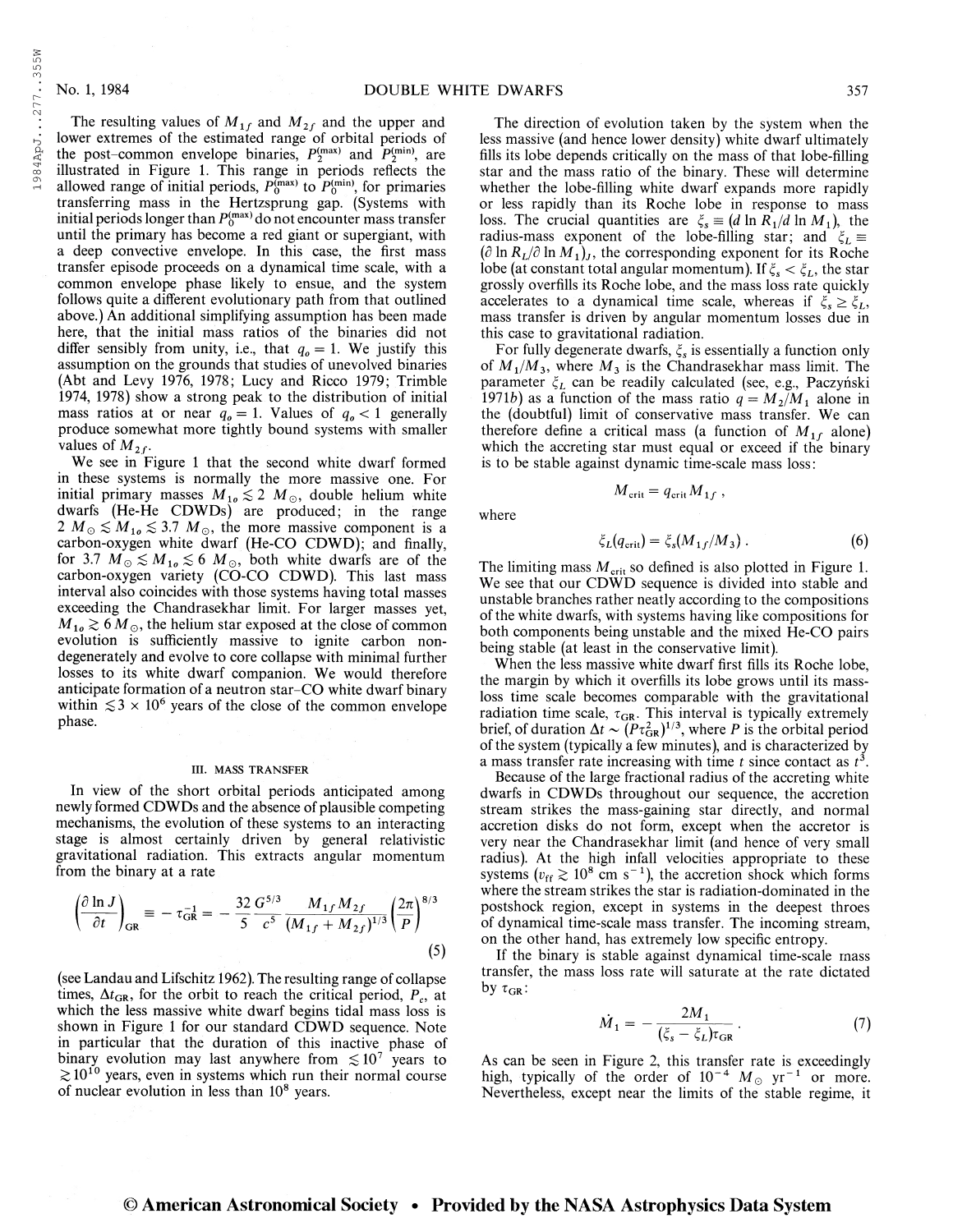

Fig. 2.—Parameters characterizing tidal interaction in the CDWD sequence illustrated in Fig. 1:  $\tau_{GR}$ , the angular momentum decay time scale due to gravitational radiation at the onset of mass transfer;  $t<sub>o</sub>$ , the tidal coalescence time scale for dynamically unstable systems;  $\dot{M}_1$ , the initial equilibrium mass transfer rate for dynamically stable systems;  $\dot{M}_{\text{Edd}}$ , the Eddington-limited accretion rate at the onset of mass transfer;  $\Delta M_{He\,ign}$ , mass of an accreted helium envelope at the instant at which nuclear burning consumes helium at a rate equal to the accretion rate.

never much exceeds the Eddington-limited (spherical) accretion rate in these systems  $(M_{\text{Edd}})$  in Fig. 2). This condition largely results from  $(a)$  the higher electron mean molecular weight in the material being transferred and, equally as important, (b) the fact that the systems are so compact at this stage of evolution ( $P \sim 2$  minutes) that the accreting star fills up a significant fraction of its own Roche lobe  $[R_2 \sim (0.3-0.5)R_{L_2}]$ . With the mass-losing companion already so deep in the potential well of the accreting star, the accretion luminosity is significantly smaller than the usual estimate,  $L_{\text{acc}} = \frac{GM\dot{M}}{R}$ . We therefore anticipate that systemic mass losses for these systems should normally be fairly moderate.

In systems which are unstable to dynamical time-scale mass transfer, the rate accelerates rapidly once their orbital evolution is dominated by mass exchange rather than by gravitational radiation. With the approximation of the outer envelope of the white dwarf as a nonrelativistically degenerate

gas of electron mean molecular weight  $\mu'_e$ , the mass loss rate from the lobe-filling star may be found in the Jedrçjec approximation (Paczyński and Sienkiewicz 1972):

$$
\dot{M}_1 = -F(q)E(M_1/M_3)\left(\frac{\mu'_e}{\mu_e}\right)^{5/2}\frac{M_1}{P}\left(\frac{\Delta R_1}{R_1}\right)^3\,,\tag{8}
$$

where

$$
E(M/M_3) = \left(\frac{5\eta_1}{y_0}\right)^{3/2} \left(-\eta^2 \frac{d\phi}{d\eta}\right)_{\eta_1}^{1/2}
$$
 (9)

in Chandrasekhar's (1957, p. 412) notation; and

$$
F(q) = \frac{\pi}{12} \left(\frac{3}{5} \frac{\mu_1}{r_L}\right)^{3/2} \left[a_2(a_2 - 1)\right]^{-1/2}, \tag{10}
$$

where  $\mu_1 \equiv M_1/(M_1 + M_2)$ ,  $r_L = R_L/A$ , and  $a_2$  is a function of  $\mu_1$  (see Webbink 1977). In equation (8),  $\mu_e$  is the electron mean molecular weight in the interior of the lobe-filling star, and  $\Delta R_1/R_1 = (R_1 - R_L)/R_1$  is the fractional radius excess of that star. Typical values of  $F$  lie in the range 0.5-0.6, and those of E in the range 20–40, but with  $E \to 0$  as  $M \to M_3$ .

The outcome of dynamical time-scale mass transfer in these systems is almost certainly coalescence. It can readily be shown that equation (8) implies a mass transfer rate varying with time (at least initially) as  $\dot{M} \sim (t_o - t)^{3/2}$ , where  $t_o$  can be regarded as the tidal coalescence time scale of the binary, measured as is t from the onset of mass transfer in the CDWD. Estimates of  $t_0$  are plotted in Figure 2 for the unstable branches of our CDWD sequence. In principle, peak mass<br>transfer rates of the order of  $M_1/P$  ( $\sim 10^{31}$  g s<sup>-1</sup>) are attainable; thus, while these rates may formally exceed the Eddington-limited accretion rate by many orders of magnitude, such a comparison is undoubtedly conceptually misleading because the mass transfer process itself amounts to true dynamical coalescence of the binary components. The amount of mass ejected from the system is then more likely dictated by angular momentum constraints on the coalesced star than by problems of energy transport. Since the potential energy per unit mass at the surface of the lobe-filling star is typically  $30\frac{9}{6} - 80\frac{9}{6}$  that at the surface of the accreting star, gross energetics requires that, in the absence of nongravitational energy sources, at least as high a fraction of the material lost by the secondary is retained within the system.

#### IV. FATE OF THE ACCRETING STAR

We have seen that the sequence of CDWDs expected to arise from close binary evolution is naturally divided into three segments. At low mass, He-He CDWDs occur which become unstable to dynamical time-scale mass transfer. At intermediate masses, He-CO pairs occur with somewhat more disparate component masses; they are stable against dynamical time-scale mass transfer and exchange mass on a gravitational radiation time scale. At higher masses, CO-CO CDWDs are created which are again unstable to dynamical time-scale mass transfer, in this case primarily because of the steep, negative radius-mass relationship for massive white dwarfs. We speculate now on the likely outcome of this final phase of mass transfer.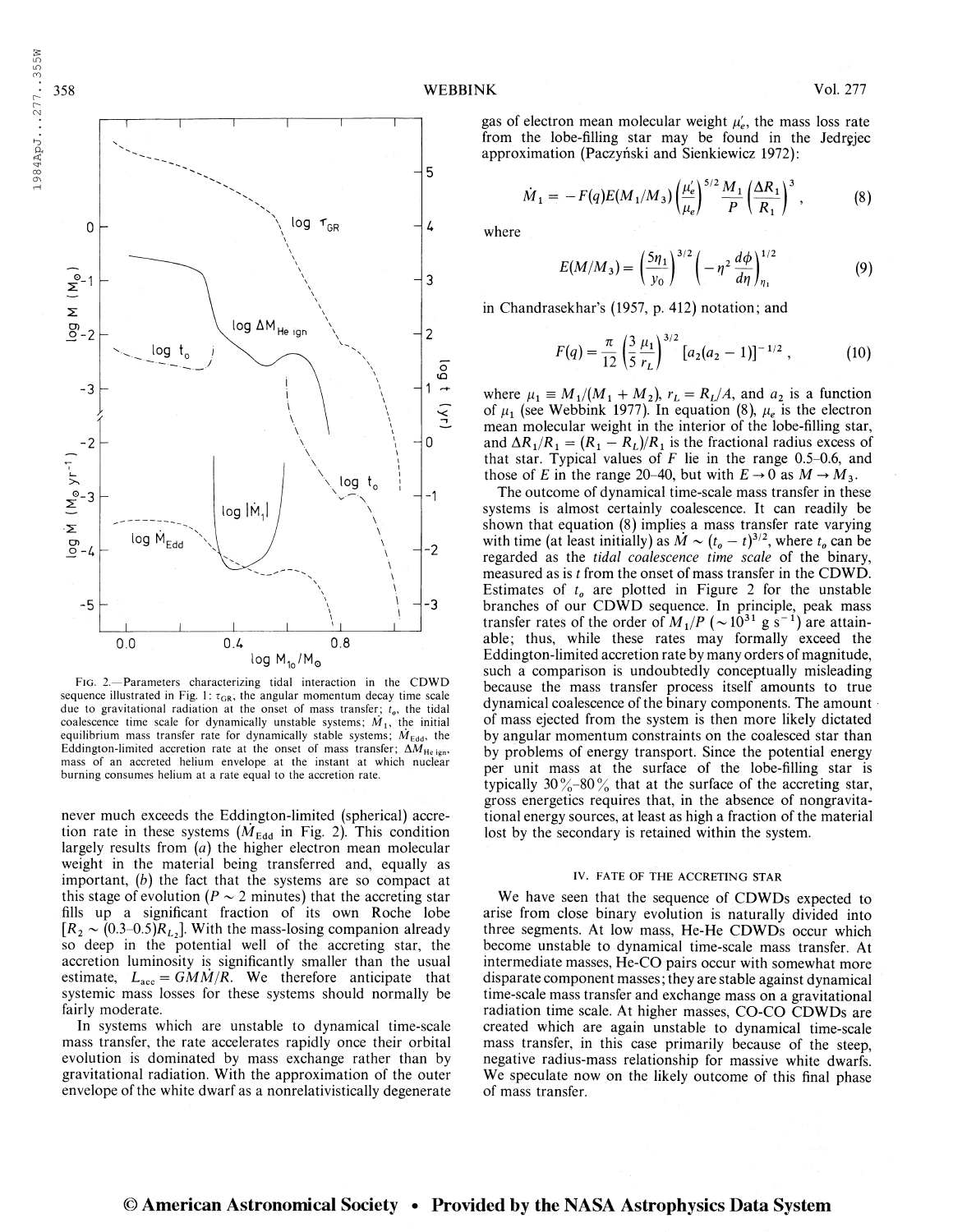1984ApJ...277..355W

### a) He-He Systems

These binaries have total masses in the range 0.50–0.75  $M_{\odot}$ , i.e., greater than the core mass for degenerate helium ignition in normal low-mass giants, and it therefore seems likely that they undergo helium burning in the coalesced state. A large part of the energy released in coalescence probably ultimately goes into lifting the degeneracy of material accreted onto the more massive core, and the most promising site of ignition would therefore appear to be at the base of this envelope, rather than under fully degenerate conditions in its core (see Mazurek 1973). With degeneracy ultimately lifted throughout, the star will reside on the helium main sequence. Helium stars in this mass range spend nearly their entire nuclear burning lifetimes near the helium main sequence (Paczyński 1971a), in a region of the H-R diagram occupied observationally by the sdO stars (Greenstein and Sargent 1974; Wesemael et al. 1982). Adoption of the initial mass function of Miller and Scalo (1979) and a binary frequency of 0.14 systems per decade in orbital period (Webbink 1979b) leads to an estimated birthrate for He-He systems of approximately to an estimated birthrate for He-He systems of a<br>2.9  $\times$  10<sup>-11</sup> pc<sup>-2</sup> yr<sup>-1</sup> in the local galactic disk.

#### b) He-CO Systems

In these more massive systems  $(\sim 0.75-1.45 M_{\odot})$ , nondegenerate helium ignition at the base of the accreted envelope may be anticipated early in the progress of mass exchange. In Figure 2 are shown the results of a semianalytic estimate of the mass of this envelope at ignition, defined here as the instant at which the rate of helium consumption in the accreted envelope equals the mass accretion rate. For simplicity, adiabatic compression beneath a spherically symmetric accretion shock was assumed. With the ignition of a heliumburning shell and growth of a helium envelope surrounding the CO component, the engulfment and probable destruction of the He companion in a second phase of common envelope evolution appear inescapable. Shell helium-burning stars in this mass range expand to radii as great as  $\sim$  400 R<sub> $\odot$ </sub> as CO core masses approach or exceed a solar mass. They evolve through the region occupied by R CrB stars in the H-R diagram and remain the most promising models for these objects (Paczyński 1971a; Zhilyaev et al. 1978). The estimated birthrate for He-CO systems is approximately  $1.9 \times 10^{-11}$ bituate for He-CO systems is approximately  $1.9 \times 10^{-7}$  pc<sup>-2</sup> yr<sup>-1</sup>, which is comparable to that of the CO-CO systems

- 
- 
- Abt, H. A., and Levy, S. G. 1976, *Ap. J. Suppl., 3*0, 273.<br>————. 1978, *Ap. J. Suppl., 3*6, 241.<br>Chandrasekhar, S. 1957, *An Introduction to the Study of Stellar Structure* (New York: Dover).
- De Grève, J. P., de Loore, C., and van Dessel, E. L. 1978, Ap. Space Sci., 53, 105.
- 
- 
- 
- 
- 
- 
- 
- **53,** 105.<br>
De Grève, J. P., and Vanbeveren, D. 1980, Ap. Space Sci., **68**, 433.<br>
Delgado, A., and Thomas, H. C. 1981, Astr. Ap., **96**, 142.<br>
Faulkner, J., Flannery, B., and Warner, B. 1972, Ap. J. (Letters), 175, L79.<br>
F
- 
- 
- Massachusetts: Addison-Wesley).<br>Lucy, L. B., and Ricco, E. 1979, A.J., 84, 401.<br>MacDonald, J. 1983, in *IAU Colloquium 72, Cataclysmic Variables and*<br>*Related Objects*, ed. M. Livio and G. Shaviv (Dordrecht: Reidel), p. 77
- 
- Meyer, F., and Meyer-Hofmeister, E. 1979, Astr. Ap., 78, 167.

discussed below as SN I progenitors, in agreement with Wheeler's (1978) estimates of their relative birthrates.

### c) CO-CO Systems

These binaries have total masses of approximately 1.45-2.4  $M_{\odot}$ , i.e., upwards of a Chandrasekhar mass. Since they are unstable to dynamical time-scale mass transfer, rapid coalescence as in the He-He systems seems the most likely outcome. Shock heating of the accreted CO envelopes is likely to be quite strong in these systems, producing an extended, nondegenerate CO envelope. Carbon ignition would appear most likely to occur at or near the base of this envelope, as argued above in the case of helium ignition in the He-He systems. Whether this develops immediately into a supernovalike event or not, such an outcome seems almost certain to occur eventually. The birthrate estimate for CO-CO to occur eventually. The birthrate estimate for CO-CO<br>systems is approximately  $1.2 \times 10^{-11}$  pc<sup>-2</sup> yr<sup>-1</sup>, which is at least comparable to Tammann's (1982) estimate for galactic least comparable to Tammann's (1982) estin<br>SN I: approximately 2.9  $\times$  10<sup>-11</sup> pc<sup>-2</sup> yr<sup>-1</sup>.

#### v. CONCLUSION

In a brief outline such as this, it is obviously necessary to gloss over many interesting problems which appear along the way. (We note, for example, that, given the estimated birthrates quoted above, the corresponding surface brightness of the galactic disk from CDWDs in gravitational radiation of the galactic disk from CDWDs in gravitational radiation<br>alone is approximately  $10^{-2} L_{\odot}$  pc<sup>-2</sup>.) It is only with some trepidation that I have ventured a guess as to the final states of these systems. Nevertheless, the obvious potentialities of evolution in CDWDs merit further investigation.

We note in closing that, ironically, the two known masstransferring CDWDs, AM CVn (Smak 1967; Faulkner, Flannery, and Warner 1972; Patterson et al. 1979) and GP Com (Nather, Robinson, and Stover 1981), do not fit comfortably anywhere within the context of the above discussion it seems highly unlikely in any of the scenarios outlined here that the mass-losing stars could have survived until eroded to the very small masses (  $\sim$  0.04  $M$   $_{\odot}$  and  $\sim$  0.015  $M$   $_{\odot}$  respectively) which they must have in AM CVn and GP Com. The possibility remains that they have evolved by a different route, for example, from fossil long-period cataclysmic binaries, as discussed by Warner (1978) and by Nather, Robinson, and Stover (1981).

#### **REFERENCES**

- Miller, G. E., and Scalo, J. M. 1979, Ap. J. Suppl, 41, 513.
- Nather, R. E., Robinson, E. L., and Stover, R. J. 1981, Ap. J., 244, 269.<br>Nomoto, K. 1982*a, Ap. J.*, 253, 798.<br>---------- 1982*b, Ap. J.*, 257, 780.
- 
- 
- 
- Oemler, A., Jr., and Tinsley, B. M. 1979, A.J., 84, 985.<br>Paczyński, B. 1971*a, Acta Astr.*, 21, 1.<br>——— 1971*b, Ann. Rev. Astr. Ap.*, 9, 183.<br>——— 1976, in *IAU Symposium* 73, *Structure and Evolution of Close Binary*<br>System
- p. 75.
- 
- Paczyński, B., and Sienkiewicz, R. 1972, Acta Astr., 22, 73.<br>Paczyński, B., and Żytkow, A. N. 1978, Ap. J., 222, 604.<br>Patterson, J., Nather, R. E., Robinson, E. L., and Handler, F. 1979, Ap. J.,<br>232, 819.
- Plavec, M. 1973, in IAU Symposium 51, Extended Atmospheres and Circum-stellar Matter in Spectroscopic Binary Systems, ed. A. H. Batten (Dordrecht: Reidel), p. 216.
- 
- 
- Plavec, M., Ulrich, R. K., and Polidan, R. S. 1973, Pub. ASP, 85, 769.<br>Ritter, H. 1983, in Proc. Workshop on High Energy Astrophysics, Nanjing<br>(China), ed. Gong S.-M. (Kexue-Chubanshe: Science Press), in press. Schönberner, D., and Drilling, J. S. 1983, Ap. J., 268, 225.